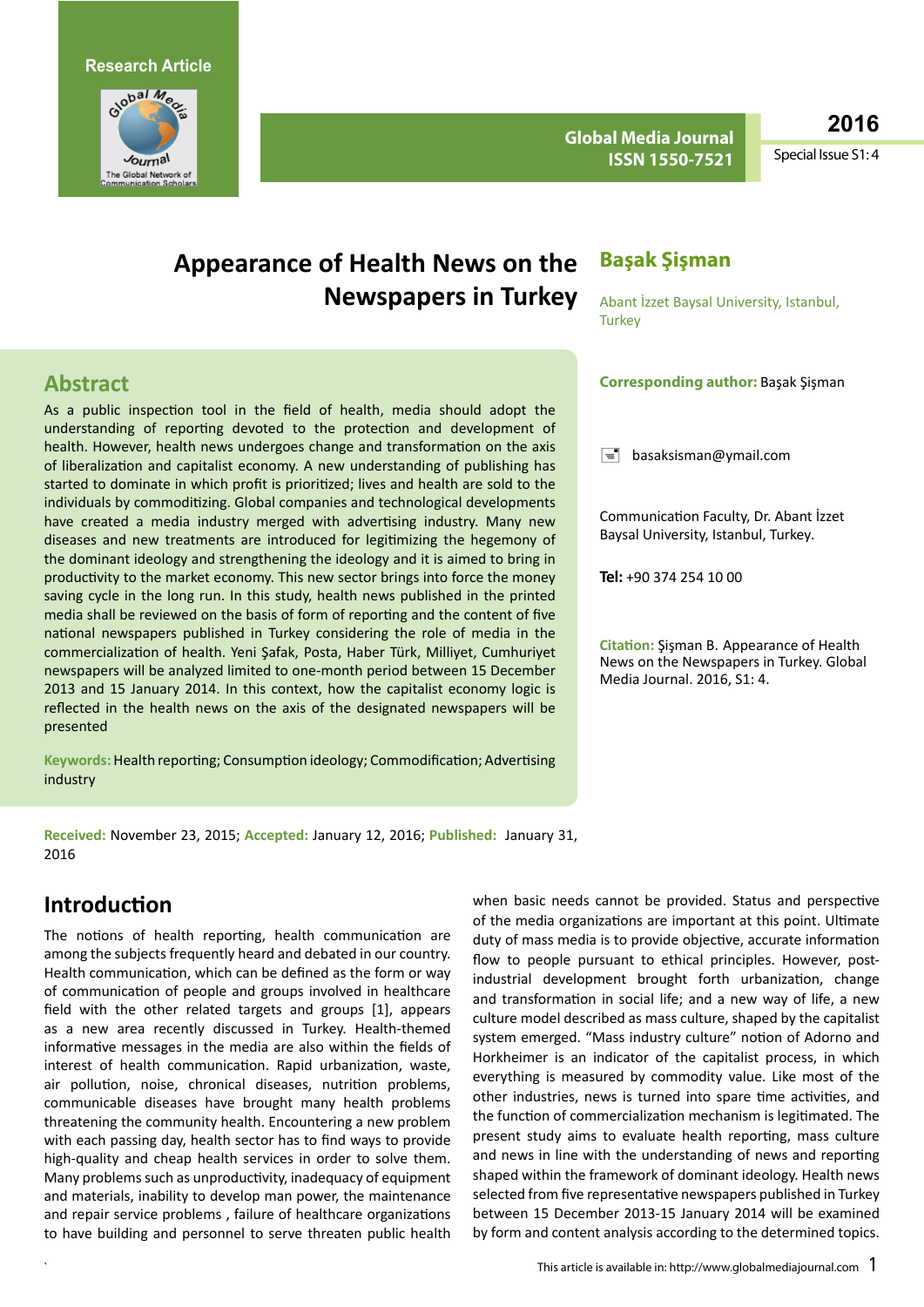### **Reporting Changing in Cultural, Political and Economic Structure Axis and Health News**

News means "the events which are not frequently repeated or which occur for the first time, create reactions in the society and remind of positivities or negativities concerning large masses, and involve the values of timeliness, newness, suddenness, closeness, importance, conclusion and appealing people" [2]. As it can be understood from the definition, news is an event; however, every event cannot be news. For any event to be news, it should have the features such as timeliness, newness, importance, interestingness mentioned above and accepted as the values of news. According to Arthur Miller, good news is the things which are spoken on, debated over (What is News, 2013:4). New York Sun Newspaper author, Charles A. Duna, defines news as everything which concerns most of a society, which is not raised before (Beginning Reporting, [www.courses,van.edu/](http://www.courses,van.edu/) 20.10.2014). Today, the most important power setting the agenda is media. Media focuses the interest on certain subjects. According to Cohen, "press is very successful in telling people what to think" [3]. Individuals depend on the media in order to understand what is going on in the world. Media tells us how much we will think on which subject and how much information we should have. Media re-presents us the social structure around us; however, it reflects only part of the truth (our thoughts, opinions about our surrounding are affected by cultural, economic, socio-political structure [4]. Inevitably, our interest is diverted to certain areas. And this makes the mass media more powerful. Why do some events appear on different pages or not published on certain publications while they are given above the fold or in the subheading on some newspapers? Some events attract more attention while some others are ignored or not emphasized; in other words, they are not intended to think over or work through. It is learnt from media which subject will be attached how much importance as well as having information about the public and other subjects [5]. In this context, individuals are informed to the extent regarded by the media, more precisely, in accordance with the rate of informing them. Mass media determines what the majority will think about what with the agenda it establishes. Continuous control provided by the information flow is important for the legitimization of the dominant ideology. Hegemony over the individuals is provided with the control established on the communication network [6]. Newsworthiness understanding, in this sense, is provided within the framework of ideological and professional criteria which ensure that elite persons, organizations or nations are given wider publicity in the media and result in the recognition and legitimization of the rulers at this point [7]. Defining the news as conveying an event to the masses and emphasizing its feature of being an element which feeds the subconscious most; Girgin draws the attention to the structure of power in the formation of the news discourse. News discourse "is generally the tool of molding, directing public opinion which the powers in the countries desire to dominate or dominate primarily." Media message structures can be classified as news and other types of messages. News is the messages which should be mostly information-loaded. However, deceptive fields can be created using some directing

techniques in the news selection and presentation. Although some news is unreal, its persuasiveness can be strengthened by the forms of presentation and the arrangement techniques. The images imbedded in subconscious, subliminal messages make the individual unresponsive and passive [8]. In our fragmented society, news having totality function is the discourse framed with real and private relation. News is also the door of people opening to the public world outside their private field as indispensable ideological apparatus of the modern western societies [9]. Taking news as a produced product marketed to the consumer by newspaper industry, Çağlar emphasizes that the purpose of news production is not the profit motive, and this is what differentiates news from other industrial products. It should provide accurate information flow to the people as its ultimate function and also bear educational and entertaining features. Social responsibility is important at this point. Changes and transformations, the monopolization in the media after 1980 caused profit generation in reporting to be perceived as the main objective. In the past, the owners of the publishing organizations around Cağaloğlu, which was called Babıali Ramp, were the persons of journalist origin from father to son, who knew and had been engaged in this job for long years. Later, however, the persons who are reputed as businessmen and do not know journalism have started to dominate the media world. Accurate, objective journalism has been gradually leaving its place to sensational, visual journalism which prioritizes profit. With the increase in the number of businessmen and bosses adopting profit generation tradition, an understanding of "journalism which boosts promotion and visual materials for the sake of circulation and increases tabloid journalism to make society not to think about the details" have begun to dominate the news [10].

According to liberal pluralistic theory, society is a pluralist totality consisting of different interest groups. Within this theoretical framework, each group in the society will be able to equally benefit from the media. Media should act as a mirror and reflect everything as a neutral tool. It is expected to publish on the axis of free thought [11]. Based upon the understanding of pluralism, news resources are not collected in a single center. Messages of different interest groups and with different content are created in a free environment; and the viewer, listener or reader masses select the ones appropriate for them. There is a mass of audience that is not passive in a neutral environment without message continuity [12].

However, the situation progresses oppositely to the axis anticipated by the approach. With the technological developments, consumption has been accelerated by the increase in production. Machine power has necessitated less manpower, and the free time of working class has gradually increased, so, now, the purpose is to create individuals who continuously consume [13]. In the new media world, interlocking structure arising with the sub-sectors and non-media sectors is like an example of capitalist models. The strongest field of the sector is the advertising industry. The condition for the existence of advertising industry presenting the most developed examples of connections with global companies and technological advancement is its impact on social demand. Today, however, the advertising field goes beyond the products and event, and the political leaders get involved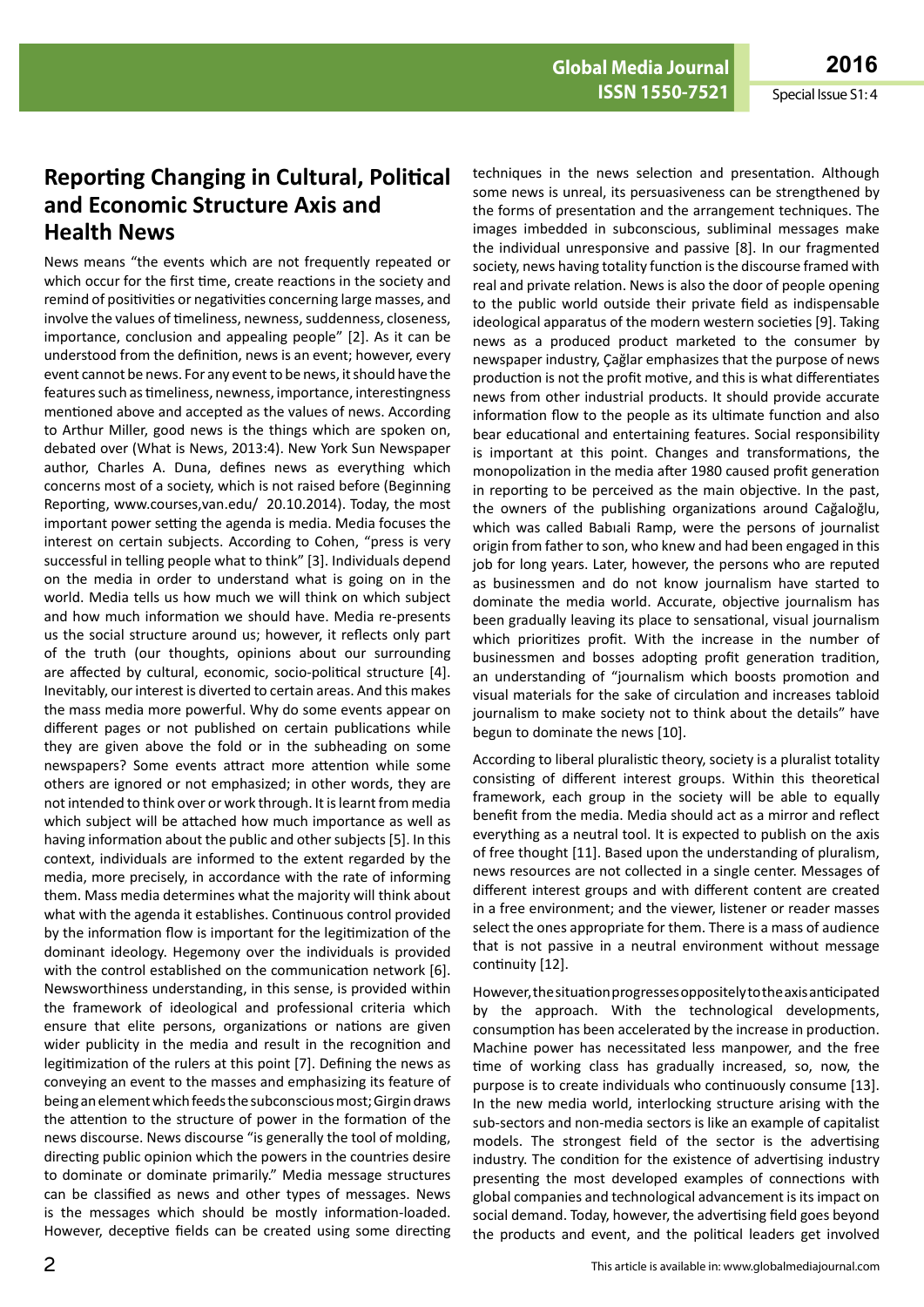**ISSN 1550-7521** Special Issue S1: 4

in the advertising mechanism. In this context, media holdings are decision makers. Advertising industry and media industry merged to create a new field [14]. Media messages become mass commodity through sales. There is no mass production in media economy. Supply is refinanced directly partly by means of demand, and this is realized generally through advertising [15]. Media, which is expected to be the source of information and news for the individuals, has introduced a new understanding of reporting which is sensational and tabloid-weighted, does not contain information, does not regard the public interest and prevents the development of democracy prioritizing the profit and rating concern. This system which has been developed in order to legitimate the dominant ideology is revealed as passive, non-thinking, non-criticizing, spare time consumer [14]. In line with competition and media monopolization process, media has become dependent on advertising as its financial resource. It changes the framework conditions for journalism at this point. Commercialization becomes the key feature of the media system with these developments (Jarren Meier quoted by Alver [15]. Within this framework, it is necessary to abandon to see the politics, economy, technology as fully independent variables [14]. In capitalist production relations, the conditions which sustain the system are provided by the government. And the government plays a dominant role in the reproduction process [15]. According to Althusser, government realizes this legitimization by means of certain institutions such as education, police, trade unions, mass media, which he defines as ideological devices of the state. Skills taught in this process are realized to ensure subordination to the dominant ideology. For the officials within the system to perform their duties consciously, ideology should be adopted, they should be the assistants of the exploitation or the big men of the dominant ideology [16]. Ultimate objective in consumption societies is to keep the individuals away from sorrow. "Mediatic Hedonism emphasizes to perceive every moment of life as the pleasure itself." Referring to the holistic commodity-centered structure of the dominant culture, Illich mentions an ideological and political area which organizes free time, turns nonsatisfaction to satisfaction, and overlaps the dominance relations. In this area, the consumers, who are not only the consumers of the goods are also the buyers of marketing strategies, government programs and simulated happiness, are shaped with the advertisements [17].

Considered within the framework of economy politics, the diversion of demand from printed media to visual media in the media messages legitimizes the operation of the system. Such capitalization of the press, is seen as a result of the commodification process of the news. Market dynamics, monovocality in the media texts are shown as the demand of people. In other words, "masses want this" logic is used in the new reporting understanding and the notions such as public responsibility, public interest are ignored [18].

Adorno and Horkheimer criticizing the consumer mass culture of capitalism in 'Dialectic of Enlightenment', express that mass culture products are the products deprived of depth, produced for entertainment, which are superficial and emptied; and use the *"culture industry"* notion instead of mass culture. In the capitalist system, individuals buy and consume what they produce with the money given to them when they are involved in the production in order to live on [19]. This renaming is for emphasizing the mechanical and automatized aspect. The masses surrounded with mind-deceiving free time activities have no contribution to the culture produced [20]. The authors emphasizing mass society and mass culture with the notion of culture industry prefer to approach culture in a holistic manner. Culture industries become integrated with capitalism. Media and entertainment companies keep the problems and distress of everyday life away and provide an escape from the truths and the problems of everyday life as parts of culture industry. Consumers seem satisfied with their positions, after all, the main purpose is to provide pleasure and entertainment [6]. Stating that everything in our lives is a simulation, Baudrillard expresses that all kinds of communication from art to fashion are converted to a form of production. A continuously working system is required in order to legitimate the production relations. Continuity of the system is ensured with a commodity having use value. This is simulation or hyper reality [21]. At this point, it can be evaluated as the concealment of its participation in the circulation order only as an indicator. Concealment is pretending not to own something which is actually owned, and simulating is pretending to own something which is actually not owned. First one is about existence which is not here at the moment, and the second is about non-existence which is not here at the moment [22]. It is possible to see the momentary happiness of the artificial world created for us in the printed media, news texts. Some very important events can be ignored while many unimportant events are brought to the top of the agenda. According to the scholars who prefer explaining culture industry with technological terms, involvement of millions of people necessitates the reproduction methods, and these reproduction methods make it inevitable to satisfy the same necessities with standard products at numerous places. 'Technical contrast between the limited number of production centers and diffuse reception requires the organization and planning of the authorization holders. Today's technical rationality is the rationality of the domination. Mood of the viewer that supports the system of culture industry in word and deed is not an excuse but a part of that system' [23].

Consumers have to adapt themselves to the unity of production even in their spare times. The whole world is filtered with the filter of culture industry. In capitalist functioning, culture industry always promises and the consumers are always deceived. Temporary pleasure given with the plot and packing are continuously extended. "*Customer coming for dinner should do with reading the menu. The praise of the colorless everyday life which they want to escape from is set before the people who are longing for the passion aroused by all those bright names and images*" [24]. Culture industry becomes capable of doing whatever it wants in line with the consumer requirements, and the needs are continuously produced and the masses are directed and kept under control by this method. The attention is drawn to that mass culture products create atomized masses, that the control and decision mechanisms realized apart from the consumers are designed and written, viewed, printed and published in the enterprises. At this point, the position of the individuals is passive [23].

New life styles and practices are created based on dramatization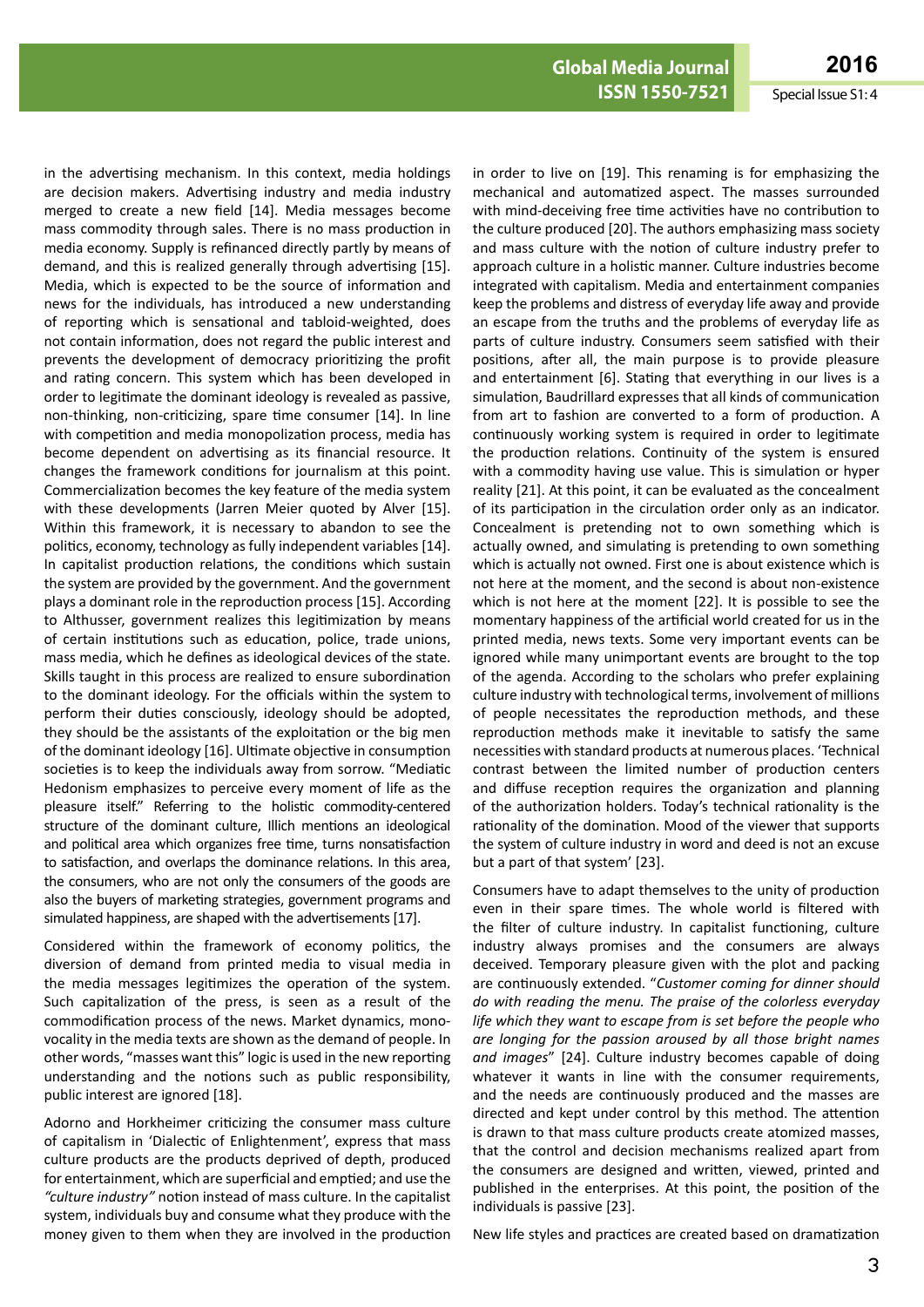and show order creation foreseen by the capitalist order. While elitism, individualism are brought to the forefront on one hand, the system inclining to imply sameness, on the other hand, desubjectifies the masses by means of conscious consumption [17]. Information flow is so fast that most information is read just by glancing without caring for the content. Actually, in one sense, an era of non-communication is formed under the name of communication. Commodified news texts become out of date, and displace one another. With the words of Oktay, there is no memory trace left. Media texts have become the set of things watched by the individuals through the windows of a fast moving train [17]. 'Mediae presenting excessive images to us are deprived of real imagination. They are the images prepared by the mediae to be seen without looking, to be watched without dreaming and to be absorbed by the viewers remotely. We seem like the peepers deprived of illusion of a play for which we are not players and viewers' [17].

## **Appearance of Health News in Printed Media**

News about health services attracting the attention of public and mass media and the developments in medicine constitute an important field in the media. As the events in health field concern the individuals or their environment, society is interested in these events. Vaccination, if a remedy for any disease, is important news. This is because all individuals are at risk, and it is an important reporting activity for the control of the society by the authorities. Reporting all the news concerning the developments in health field, especially the ones creating awareness about health, are among the duties of media. The ultimate duty of the media is to give accurate information to people, at this point, it is the responsibility of the media to convey the health-related notions to the individuals accurately or wrongly [24]. However, when media-ownership structure is considered, the relations based on this cause change and conversions in reporting and health news. Not only the bodies, but also life paradigms and minds of the individuals are brought under control with the new medical industry field created [24]. In this context, a brand new commoditized field is created for people with the new health news formed in line with the hegemony and transferred to the individuals with the support of the consumption culture. In this field, required body forms and the diets to reach these forms, products to be eaten and drunk create the necessity to use the products of certain brands anticipated by the new esthetic formation and marketed for this purpose. Mostly, treatments of new diseases supported by certain fear policies are introduced into the market, and alternative medicine is sometimes removed away from its own reality and treatments with miraculous methods are presented. Continuously-consuming society is obligated to continuously consume also in the field of health.

Prof. Dr. Rasim Küçükusta emphasizes that a fear and threatbased campaign was conducted instead of complete and accurate informing during swine flu case and made it the most important of 2009, describing it with the words "virus for sale, miracle vaccination and million dollars". "It is an obvious indicator that the human health has finally become one of the fields

commodified by capitalism. Because, human health acts also as means which creates economic size of million dollars ensuring the existence and development of a big industryst does not make much difference whether a microbe is produced for vaccination or for spreading a disease [16].

Most of people are interested in health news; and any invention or improvement based on important information is directly newsworthy. An innovation in heart surgery is a newly known notion for the persons hearing it for the first time; it is detailed and simplified as it is not known how it is done [25].

As it was emphasized in the previous section, media structure has been configured to encourage the adaptation of the fundamental doctrine. Reflection of generally current power's perception and benefits by the important part of the media and other ideological institutions is a natural expectation on the basis of the assumptions not required to be discussed [26]. Groups, classes and societies have always established their existence conditions (conditions perceived over the ideological comments) as real values [27]. The gaps in the field of media ownership were later filled by the capital groups, famous businessmen under the name of media bosses. The use of the obtained capital in other profit making areas has caused the media to be affected by these changes. "*A new media spoiled with promotion, sensation, wearing news duels and smear campaigns, also called the tabloid press, has dominated the area*" [28]. Capitalist capital and conversions in the understanding of reporting have also been reflected on the health reporting, and health news, which have been commoditized in a profit-oriented commercial understanding, profit, rating area, has constituted a productive branch of this area [29].

Features of entertainment glorify the social integration within the framework of a society model which rejects the basic individual benefit differences and verifies the whole and identity of common interests [30]. Shocking and attention-grabbing news that are thought to attract more is prepared, and people are pumped consumption culture successfully in the health area. While advertisements and introduction-focused news are widely displayed on health pages, new models legitimizing the dominant ideology with the simulated body types are designed for women and men. Loss of confidence in the medical dominant ideology following the medicalization of health has created a new field which is thought to be able to be a remedy for the desperations. Humanistic information and traditional approaches in medicine have gradually strengthened and started to take place under the name of alternative medicine against the technological medicine. Individuals called fakers in the field, which is open to abuse, appear both in medicine world and on media pages and threaten health[31] Ideal body shape required for the summer is presented and many new products are launched in order to obtain such shape and the efforts are made to increase the profit margin with advertisements and marketing-focused work. News related to new types of flu during winter months, new drugs for healing, miraculous methods, quackery under the name of alternative medicine constitutes most of the health news. Health and culture industries work together and support consumptionoriented life. And media is the strongest support at this point.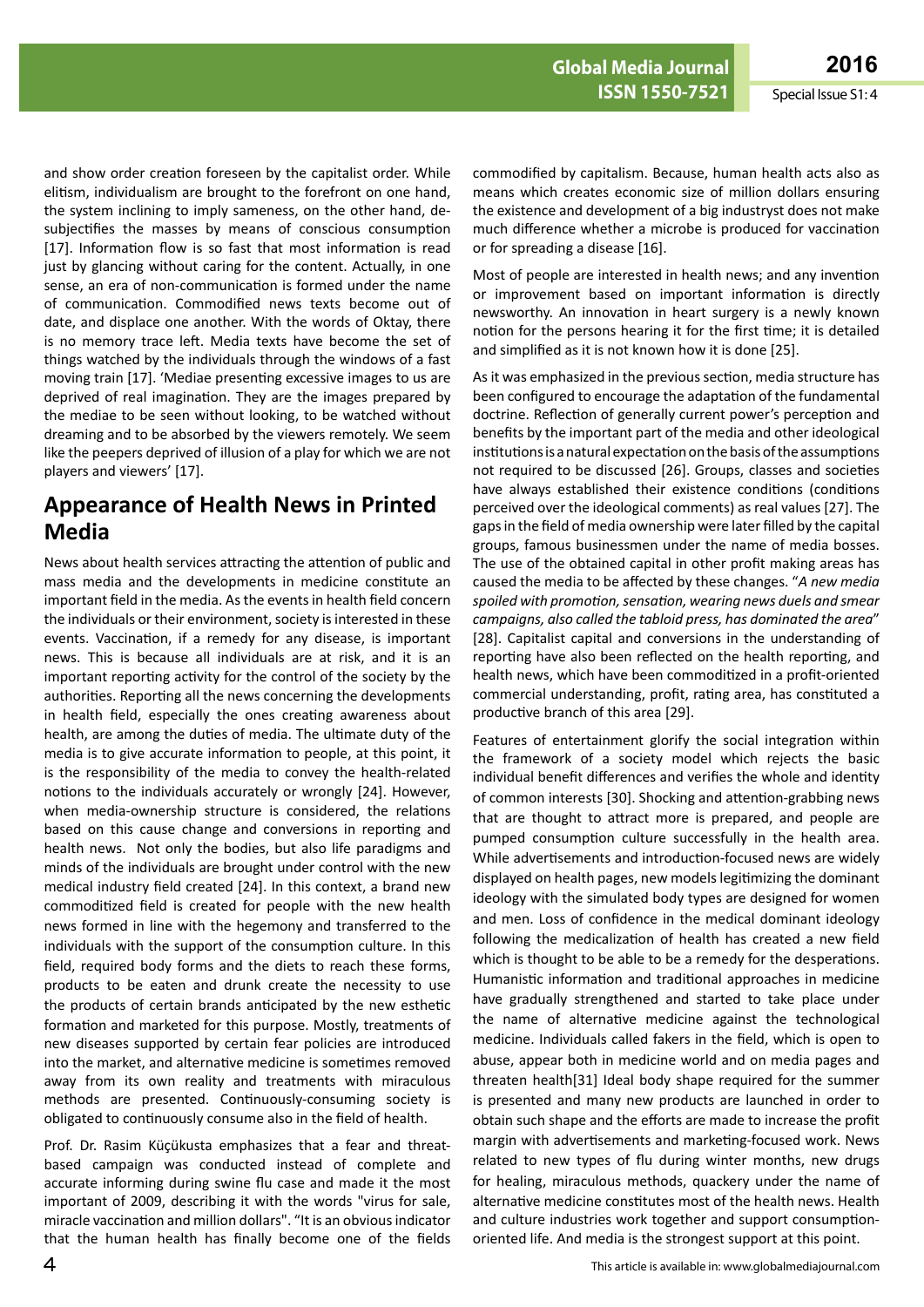## **Empirical Study on Health News in the Newspapers in Turkey**

#### **Purpose of study**

Transition to mass society after the industrialization has caused changes and conversions in the social life and created a new culture with the concept of mass culture. Culture styles of the new world shaped within the framework of capitalist order have revealed a money-centered relation and made the conversion to "commodities", in other words "things". Using tempting pleasures, masses are taken under the hegemony with the newly created domination styles, and turned into deceived individuals who willingly accept the order for the purpose of ensuring the legitimization of the system. All forms of communication, daily information reveal all these features of the organized capitalism [32]. Mass media we live together in almost every moment of our daily lives has its share from this change and transformation. The notion of news has moved away from its ultimate function of information transfer and has become emptied of meaning and turned into an entertainment element. The present study to determine the changes and transformations in the axis of capitalist order, dominant ideology notions in health news as one of the most important units of reporting.

#### **Limitations**

In the study, health news published in the printed media is evaluated through representative newspapers and periodical analysis considering the largeness of the research population. Within the framework of the role of media in the commercialization of health, form of news presentation and the content of five national newspapers published in Turkey [33] will be examined limited to one-month period between 15 December-15 January.

#### **Importance of study**

Today, the news about health and medicine gradually become more important as it reveals situations directly affecting the lives of individuals. Health services and medical developments are two of the issues attracting the attention of the society. Society experiences many problems arising from the system and that cannot be solved. Events which can be news subject can happen any time. In this context, mass media should encourage the society to be sensitive, alert the authorities and create an inspection mechanism and provide accurate information flow rather than the reporting based on momentary free time entertainment.

#### **Assumptions**

- 1. Capitalist order causes form and content changes in reporting and health news.
- a. Health news generally underlines the magazine-weighted sensational features.
- b. Media is an important factor in the commercialization of health.
- c. Ideology legitimization forms of the dominant ideology also affect health news.

#### **Method of study**

Considering the assumptions in the study, quantitative analysis method was used, and the number of health news published on the selected newspapers between 15 December 2013-15 December 2014 was determined. The content of the news was analyzed according to the topic title classification. In order to present an objective approach in the study, five newspapers were selected as examples representing all parts of Turkey. After the evaluation of the health news, form of presentation and content in the selected newspapers, the results were discussed.

#### **Study criteria**

#### **News Subjects Analysis Criteria**

- 1. Informative Health News
- 2. Health Policy News
- 3. Miracle Treatments-Drugs
- 4. Diseases of Celebrities
- 5. Doctor-Institution Focused News
- 6. Pregnancy-Mother-Child Health
- 7. Healthy Nutrition-Diet-Slimming
- 8. Beauty-Care-Plastic Surgery
- 9. Adolescence
- 10. Women's-Men's Health
- 11. Current Health News
- 12. Readers' Letters
- 13. Advertising-Focused News

#### **Findings**

General content of the news on the newspapers selected within the framework of the study appears as an indicator of that health services are based on material provisions. Services are shaped as commodities seeking profit. Health field is surrounded by extraordinary, miraculous notions. Interviews made with celebrities and famous doctors support this field. Some sensational news are made about diseases to create anxiety in the society in accordance with the fear policy.

Informative news are generally featured by dramatic and tragic situations. Several visuals are used in most of the news. Visuals presenting ideal body shapes for women and men are used in most of the news and the products required to have such shapes are pumped up by the advertising industry. News headings are attractive, striking, fluent, and attract the attention making the same subjects matter of debate. Formally, Milliyet and Haber Türk newspapers have daily health columns, and health news has wide coverage in the other parts of the newspapers at the weekends. Health pages generally consist of the news about healthy nutrition, diet and current health news **(Table 1 and Figure 1)**.

**Cumhuriyet Newspaper** generally has informative news and the ones on health policy. In the news dated 15 December 2013 titled "Attention! Corn with GMO can Spread to Ours", it was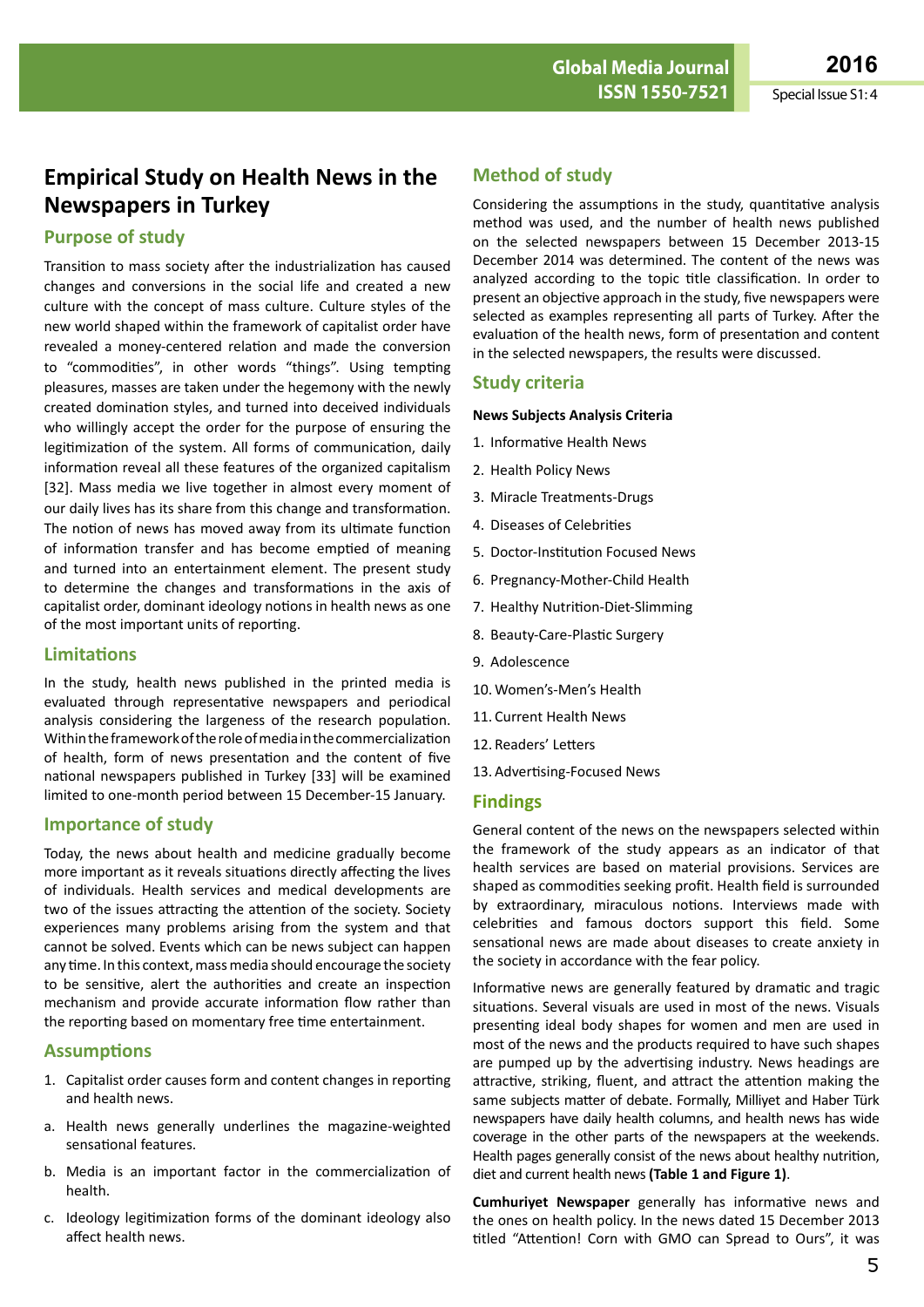reported that Agriculture Engineers ceased the import permit of State Council, and the attention was drawn to the possibility of genetically modified corn to spread to the corn produced in Turkey during transportation, use or storage. In the news, the importance of necessary measures and pulling all products from the market was emphasized.

On 5 January 2014, there is an interview with Prof. Dr. Altan Onat, known as 'the Teacher of Teachers, and Turkish Adult Risk Factor Study (TEKHARF) having examined health behaviors of Turkish people since 1990s was published full-page. In the news themed H3N2, a new type of flu in 2014, it was reported that queues for drugs get longer with the sub-headings 'Drug queues increased' and 'Cancer and Heart Drugs are Among the Drugs which cannot be Found' **(Figure 2).**

Attention! Corn with GMO can Spread to Ours….

**Posta Newspaper** gives full-page news about thyroid and prostate diseases and their treatment methods on the 18<sup>th</sup> page of the newspaper on the same date with interesting headings "Attention if Growing Fast", "You may Have it if your Mother or Aunt has it", "Operations are not Nightmares anymore" with the expressions of the specialist doctors. Every day on the  $14<sup>th</sup>$  page of the newspaper, the letters from Haydar Dümen readers are published. The page consists of approximately 12-13 questions from readers and their answers, and the answers of specialist doctors for the questions about "Men's Health" at the right bottom of the page, and "Women's Health" at the bottom. In the health policy news published on 26 December, it was reported that 30 new hospitals would be opened and the employment rate would reach to 230 thousand. On the  $16<sup>th</sup>$  page, there was information about 'Restless Leg Syndrome'. On 11 January, news titled 'Eat Walnut to Stay Young', 'Eyelid Fall Causes Headache' were followed by general health news about monozygotic twins born in Marmaris. In other current health news, the story of a woman donating her kidney to her mother-in-law to save her life was narrated (Figure 3). On the 9<sup>th</sup> page of HT Magazin, Annex of Haber Türk Newspaper, titled "Beauty", beauty, stress relieving, regional pain subjects were handled and various herbal treatment methods were recommended. On the 14<sup>th</sup> page, there was a fullpage interview with the famous doctor Prof. Dr. Rasim Küçükusta about nutrition and industrialized medicine. On 23 December,

autism was handled on health page; and on 29 December, a full page interview with the world-famous doctor Dr. Strossier was published with the images under the title of 'No Detox with Drugs'. On 1 January 2014, a Mother and Child page was prepared with the title 'You Should Know These before Being a Mother'. Two days later, the news titled 'Cancer Screening Begins for 15 Million Women' was published on the health page as general health news as well as informative news about Smoking Cessation, Vitamin E and Dementia effect, sleep and protection of brain health. On 6 January, in the health section on page 7, Diets and Suna Dumankaya's column, 'Secret of Natural Beauty', were published, and Dumankaya made recommendations about 'getting rid of the spots', 'preparing your own foundation cream', 'honey mixture for nails', 'using lavender for cracked lips'. On 11 January, flu treatment methods, as the top issue of Turkey's agenda recently, were explained. News stating Swetroot as the strongest tea for flu, emphasizing natural food to overcome diseases appears frequently on health pages. On 12 January, H3N2, new-fashion flu of 2014 winter, and natural protection methods against it were given with the supplementary tea recipes by Dr. Ender Saraç. On HT Magazin Health Page, mostly aesthetics news appears, and Frotox, the new solution for wrinkles, is presented as a miracle method under the title 'Will Frotox Topple Botox from its Throne?' together with the diet recipes with satisfactory results. In health policy themed news on page 6 of HT Magazin dated 14 January, it was emphasized that our people like going to emergency services when they get sick, and it was stated that the number of people applying to emergency services increased 14 million in the last year. Afterwards, it was stated that spatial and other problems should be solved urgently in order to raise awareness about the situation of emergency services. On 15 January, in the news about children's fever, the symptoms, methods for fighting against the infections, the cases necessitating doctor consultation were explained. *Be ready for the New Year with 4 steps in 4 days* **(Figure 4)***.* On 15 December, there was informative news in Milliyet Newspaper about the negative effects of technology and the importance of keeping children away from television before the age of three. Furthermore, tips for walking in snow and warnings against possible fall accidents in winter were given in Milliyet Cadde supplement. While explaining the menopause under the title of "I like my  $40<sup>th</sup>$  age", the positive aspects of the age 40 were emphasized. On 21 December, women with hair loss

|                                        | <b>Millivet</b> | Haber türk     | <b>Cumhurivet</b> | Yeni şafak     | Posta |
|----------------------------------------|-----------------|----------------|-------------------|----------------|-------|
| <b>Informative Health News</b>         | 36              | 46             | 6                 | 3              | 25    |
| <b>Health Policy News</b>              | 8               | 14             |                   |                |       |
| <b>Miracle Treatments-Drugs</b>        | 14              | 12             |                   |                |       |
| <b>Diseases of Celebrities</b>         | $\overline{2}$  | $\mathbf{1}$   |                   |                |       |
| <b>Doctor-Institution Focused News</b> | 8               | 6              |                   |                | 6     |
| Pregnancy- Mother-Child Health         |                 | 12             |                   |                |       |
| <b>Healthy Nutrition-Diet-Slimming</b> | 10              | 5              |                   |                |       |
| <b>Beauty- Care-Plastic Surgery</b>    | 23              | 9              |                   |                | 6     |
| Adolescence                            | 3               |                |                   |                |       |
| Women's -Men's Health                  | 4               | $\mathfrak{p}$ |                   |                | 58    |
| <b>Current Health News</b>             | 20              | 14             |                   | $\overline{4}$ |       |
| Readers' Letters                       |                 | 20             |                   |                | 320   |
| <b>Advertising-Focused News</b>        |                 |                |                   |                | 6     |

**Table 1** News Subjects topics analysis results.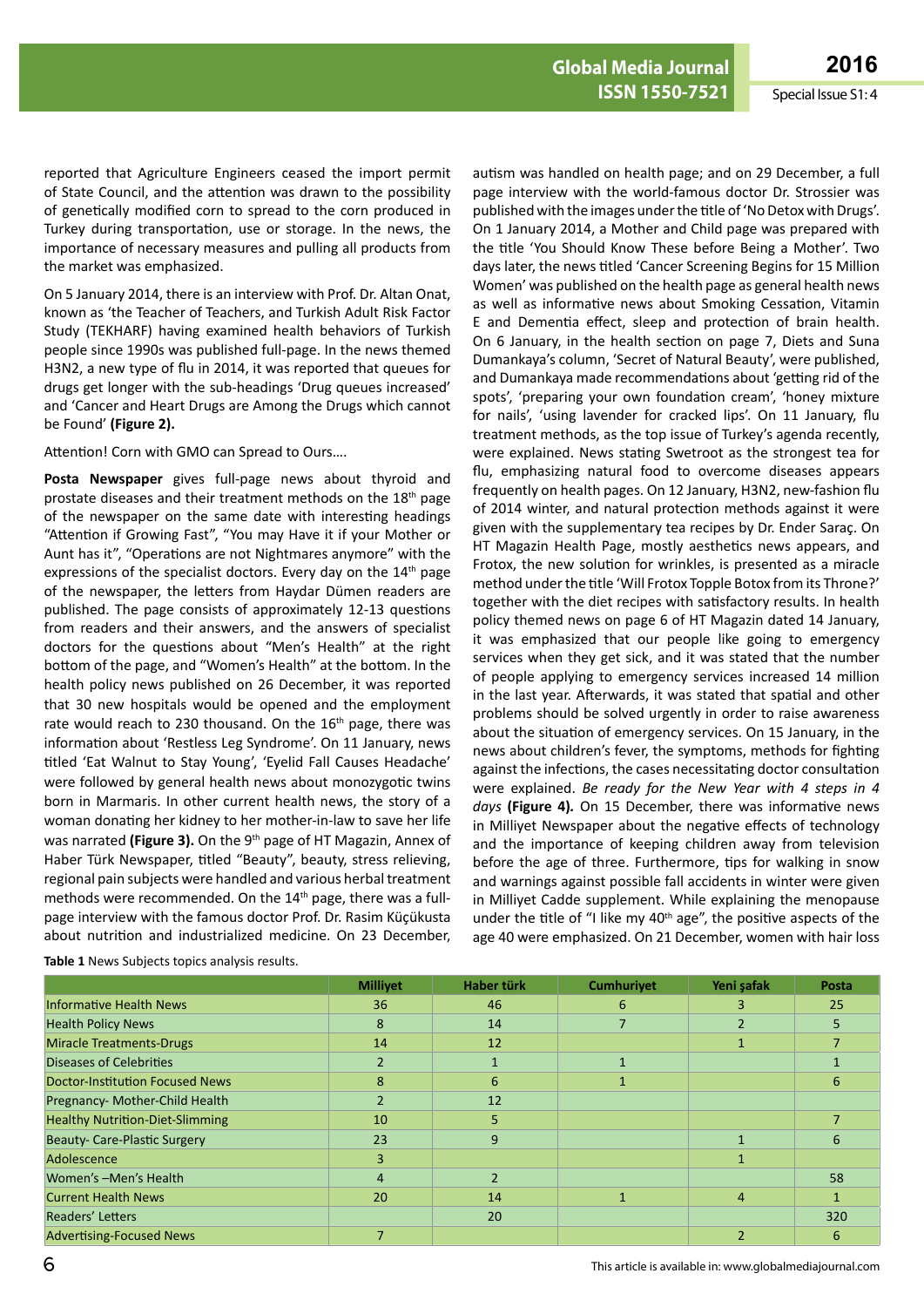



were recommended hair transplantation methods. Ass. Prof. Dr. Erdem Güven was quoted stating that hair loss might be the sign of serious illnesses. On 25 December, in the news titled 'Lose Weight with Two Glasses of Milk Everyday', milk was shown among the miracle nutriments. On 2 January 2014, Tuberculosis Week article series was published and the importance of vaccination was emphasized. On 6 January, the article by Prof. Dr. Murat Tuzcu attracted attention to sensational health news. Next day, recent developments related to hypertension were explained; however, a kind of fear policy was applied with the title 'Silent Murderer Shots the Organs' on Milliyet Cadde.

On 23 December, advertisements of some brands such as Amway, Tariş, Panasonic, Lush were given under health and beauty titles with the slogans such as "Enter the New Year in Good Shape", "Personal Care", "Let Your Glitter be Recognized" on Milliyet Cadde Health page. On 26 December, news covering the question and discussions whether the best treatment method is by-pass



or stent were published, and on the next day, 'a new me in the New Year' theme was handled. Just before the New Year, themes such as beauty, gifts and personal care became the subjects of all news. On 11 January, changes in the lips as a result of ageing, aesthetic miracle methods required for the removal of ageing indications were explained under the title 'Lips Never Forgive'. On the 5<sup>th</sup> page of the newspaper, the statement of the Minister of Health, Mehmet Müezzinoğlu, which indicated that new flu virus H3N2 affected 1 million people in 4 months, was reported and the natural protection methods were explained. Müezzinoğlu stated that he defeated the flu by drinking water with lemon every day. On 13 January, the importance of breast milk was emphasized in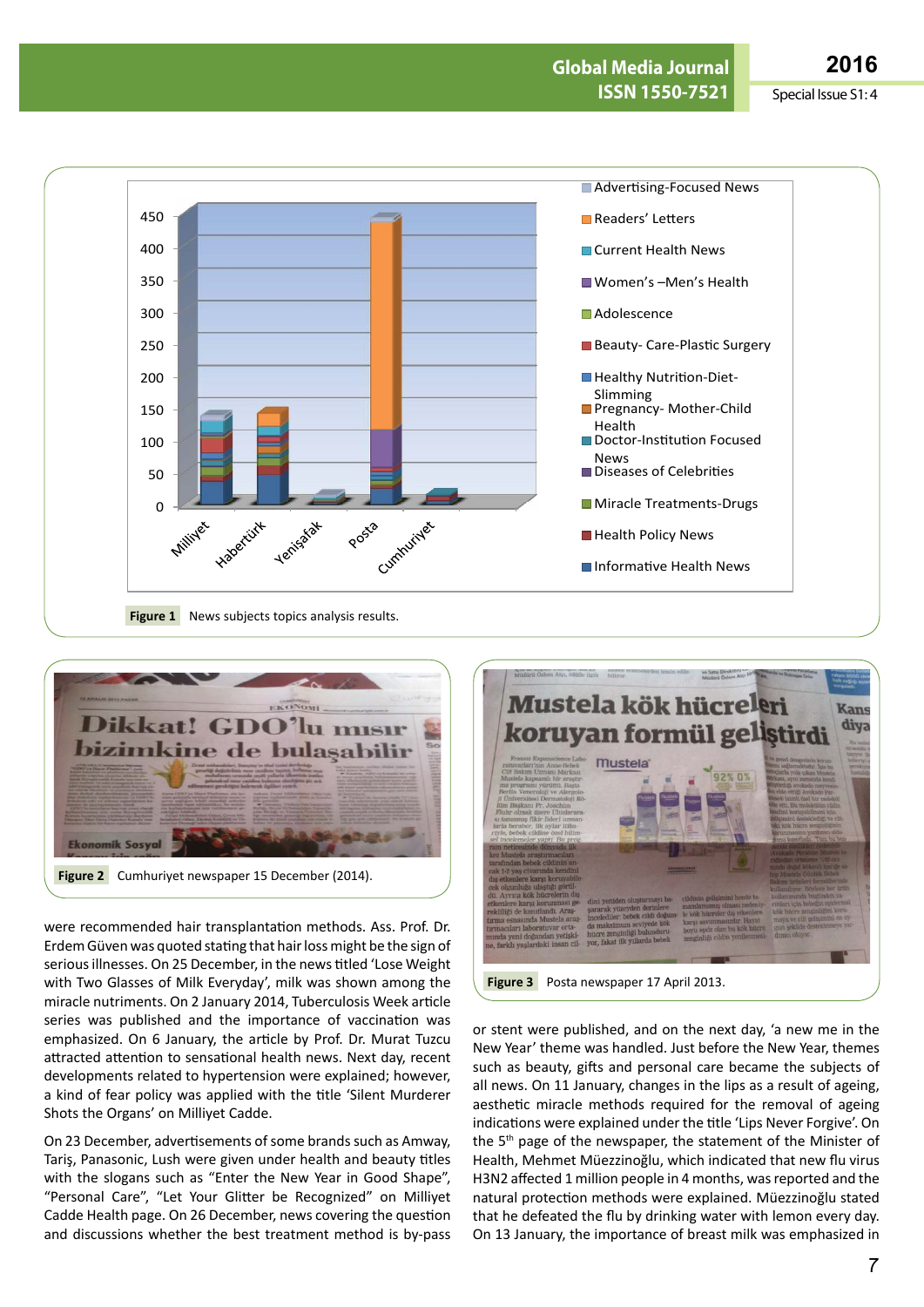

the news themed Mother and Children's Health Naphthaline can Cause Cancer **(Figure 5).**

**In Yeni Şafak Newspaper,** health news are rarely published, and most of them are informative, general health news. On 21 December, in the news titled "New Ban for E-Cigarette" published in the right bottom corner of the 2<sup>nd</sup> page, it was stated that New York City Council banned also use of e-cigarettes in closed areas. On 25 December, the advertising of the program "Healthy Life with İbrahim Saraçoğlu" was published on the 25<sup>th</sup> page, and it was supported with the expression "Your Health Be Permanent, Your Spiritual World Be Rich" in large fonts with the photo of Saraçoğlu. On Yılbaşı Postası supplement, children's health and allergies were handled under the title "It is Required to Breath Life to the Full" on 27 December. News on insomnia, varicosis treatment were published full page on the  $18<sup>th</sup>$  page with the images of the specialists. On 8 January, the news on the flu were published under the title 'Swine Flu Continues to Kill'. On 13 January, it was stated in the half-page news that the fees for consultation by specialist doctors were reduced compared to the previous year. The news about the health policy was supported with medical consultation images including technological devices. Celebrities are Very Sick **(Figure 6).**

### **Conclusion**

The notion of health which is evaluated together with the social life conditions can be defined not only as the status of being sick or disabled, but also as the status of being comfortable, in peace and wellness physically, mentally and socially [1]. Health reporting aims to help the media accurately convey the notions and the developments in medicine to people within the frame of health communication. The role of the mass media cannot be ignored in the creation of health awareness. According to the liberal theory,







**Figure 6** Milliyet Newspaper, 9 January 2014.

the ultimate target of reporting in the context of democracy and freedom is to provide accurate information flow to people, to create public opinion and to encourage people for participation. However, the dominant ideology and the changes in the mediaownership structures have brought commercial concerns to the fore and led to the formation of a new understanding of reporting shaped within the framework of the power of media boss. And this has commodified the notion of news together with an understanding of sensational and magazine-weighted publication, and has turned it into emptied, consumption *"things"*  for entertainment and for filling spare time. Health reporting has gradually become the support for the creation of health industry power. New physical forms are presented to masses who are happy with their lives as consumers through the media spreading the notions of beauty, care. Nutrition, body shapes, removal of wrinkles, methods of protection from the diseases are imposed on individuals with new techniques and templates as anticipated by the capitalist system. In this context, the purpose is to atomize the pacified individuals with the new life paradigms which are anticipated by and legitimize the system. Medical industry market creates simulated new areas focused on advertising and marketing in order to provide the continuation of the capitalist system and controls people not only physically but also mentally. Media classified by Althusser among the ideological devices of the state grounds on reporting that focuses on consumption culture and ensures the legitimization of this new network established in the field of health.

The purpose of this study is to present the reflection of the capitalist economy logic on health news in the frame of the selected newspapers; the role of media in the commercialization of health is considered and analyzed through the presentation and content of the news by five national newspapers published in Turkey. Yeni Şafak, Posta, Haber Türk, Milliyet, Cumhuriyet newspapers were analyzed in one-month period between 15 December and 15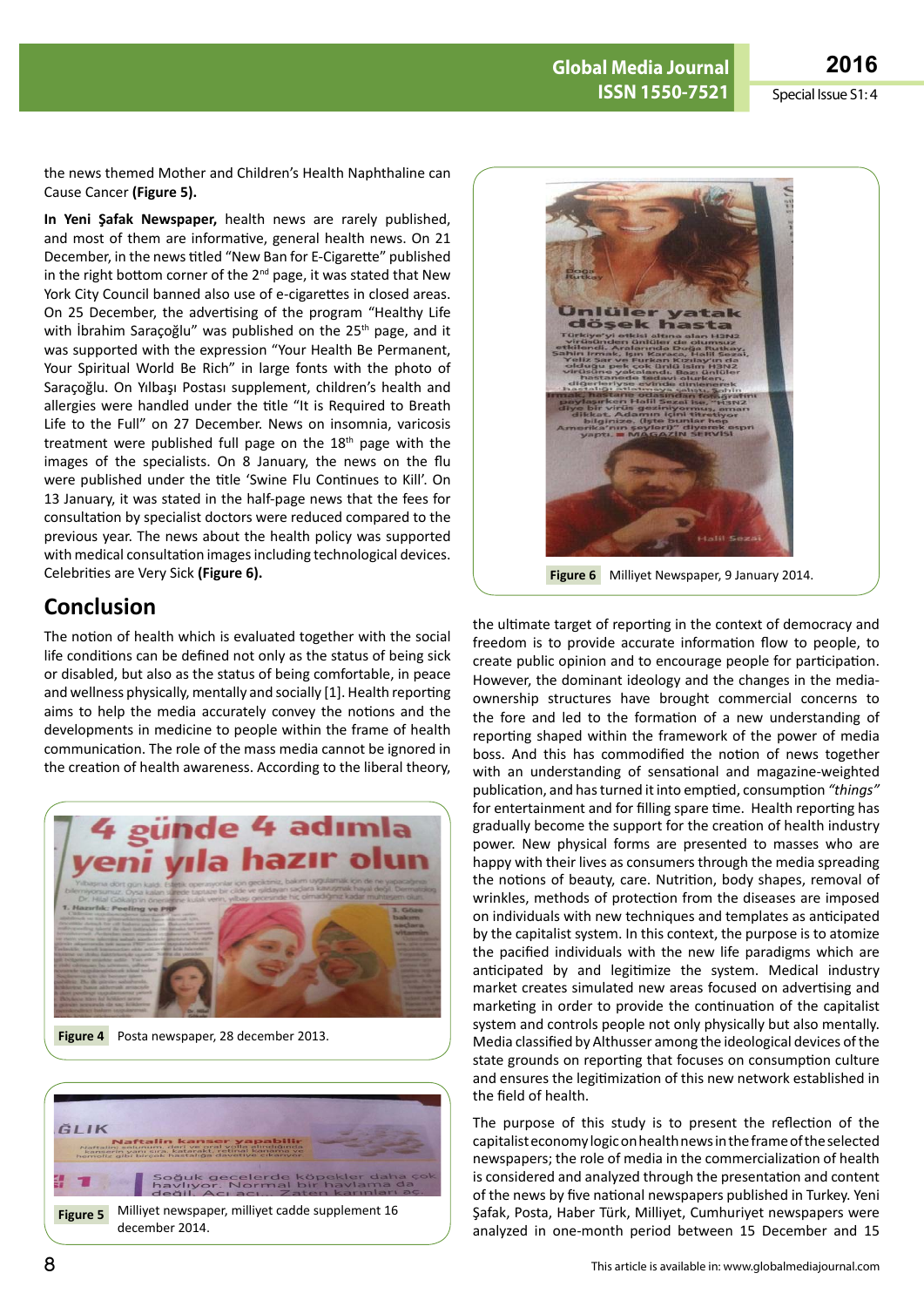January. As a conclusion, according to the analysis of the findings, Posta Newspaper is among the newspapers where health news have a wide coverage. Health problems are handled especially in the readers' letters columns published every day. Cumhuriyet and Yeni Şafak are the newspapers which rarely include health news. Both newspapers include current health news and news

focused on health policy within the scope of the study, but there is scarcely any sensational and magazine news. Haber Türk and Milliyet Newspapers include the methods of protection from diseases, herbal remedies, new diseases and miraculous treatment methods in the health columns published every day. Sometimes, health news of celebrities draw attention.